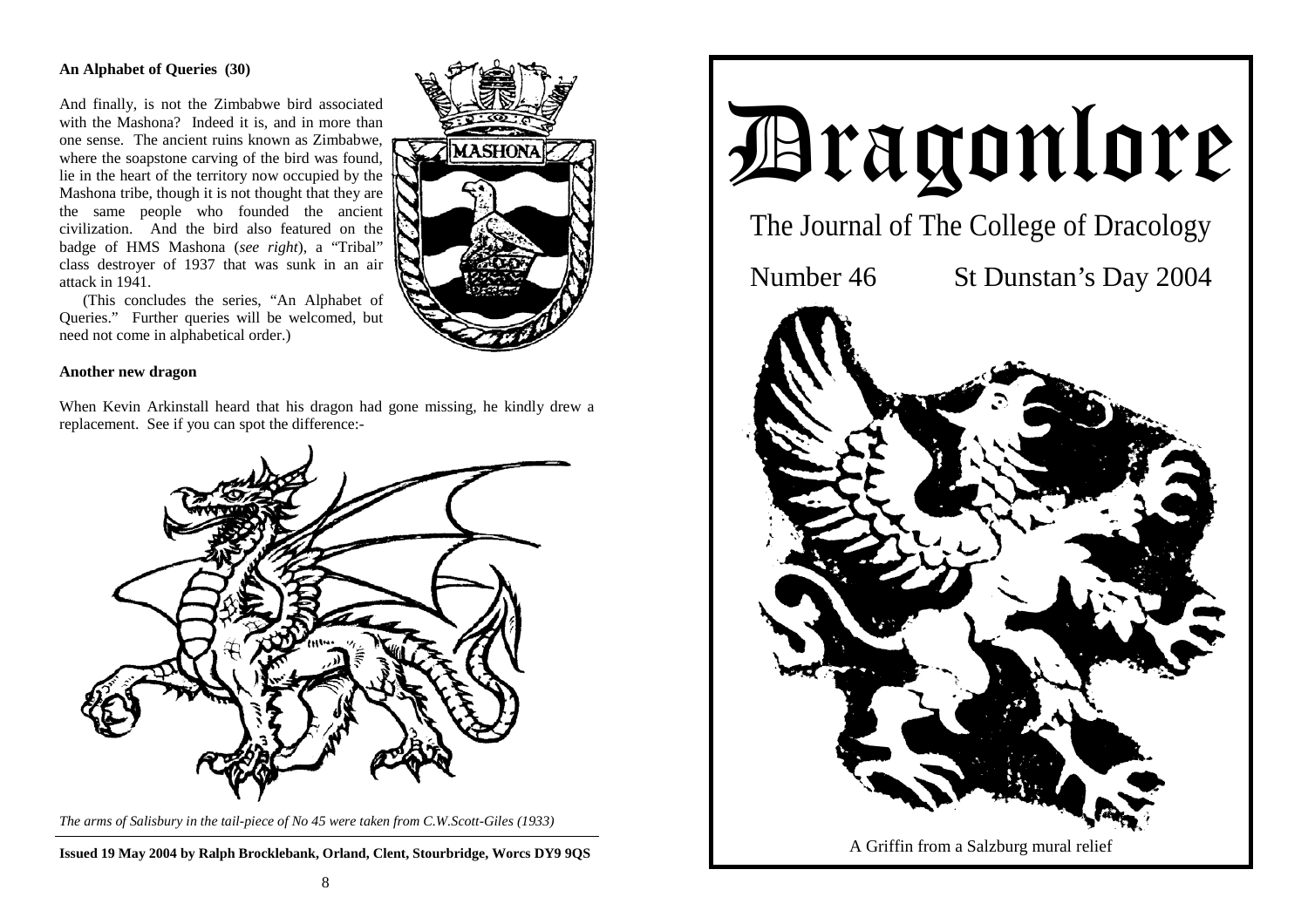

**The College of Dracology for the Study of Fabulous Beasts**  *Welcome to new members Ron Fiske, Shirley Howard-Alpe, Jim Marriage, Ken Mourin and Mary Pierson.* 

Dunstan was born in 909 into a noble Wessex family, at Baltonsborough near Glastonbury, and was educated at the Abbey there. He joined the court of King Athelstan, but after an intrigue he was expelled and became a hermit in holy orders and learned all manner of crafts, including metalwork, illumination and needlework, at all of which he excelled. In 939, Athelstan was succeeded by his half-brother Edmund, who recalled Dunstan to the Wessex court and then made him Abbot of Glastonbury. The monastic life in England had fallen into some degree of laxity, and Dunstan took steps to revive it and restore the Benedictine rule, teaching the monks to practise useful crafts. Later, under King Edgar, he became Bishop of Worcester in 957, of London in 959, and then Archbishop of Canterbury in 960. His programme of reform was spread to cover the whole country, and many new monasteries were founded. King Edgar died in 975, but Dunstan survived the anti-monastic backlash and gradually withdrew from court life to concentrate on music and his other artistic skills - he was an accomplished harpist and wrote several fine hymns - and to encourage the development of the school for the monks at Canterbury. Dunstan died in 988 and is now the Patron Saint of Goldsmiths. His feast day falls on  $19<sup>th</sup>$  May, and one could say that all his achievements were carried out under the banner of the Wyvern of Wessex.

*The Griffin on the cover is taken from a photograph of a mural design in Salzburg in Austria, snapped by Roger Seabury, to whom our thanks are due.*

### FEEDBACK

Apropos "The Sea-Dog that never was" in No 42, Darren George has written to point out that Garter Cole, in his 1976 review of the book by Rodney Dennys (*The Coat of Arms,* No 98), had already noted this error of interpretation and illustrated both the supposed monster and its evident origin. (It was in this same piece that Cole proposed that the proper name for the socalled "Male Griffin" should be **Keythong**.) In fact, Tony Jones did not

 Another way of combining Man and Bull is seen in the Bucentaur. This has the upper part of a man, from the waist up, replacing the head and neck of a bull, giving a six-limbed creature, like the regular Centaur but with a bovine rather than equine body (*see right*). Not unknown in the ancient Middle East, it seems to have been used as a gate-guardian, as a kind of wingless Lamussu, but apparently did not travel to Greece. Unlike the Griffin, neither the Minotaur nor the Bucentaur have been taken up



into heraldry, perhaps because the Griffin was seen to represent all that was noble, which implied that its complementary creature stood for just the opposite qualities. Or perhaps they just did not travel well. In any case, now that superstition no longer rules as it did, and originality is everywhere being sought, we may hope to see these beasts taking their place alongside the more usual heraldic monsters.

 There is one modern monster that comes close to these ancient creatures. Darren George, who has written on the Mad Menagerie and has often been quoted in these pages, was instrumental in founding the Prairie Branch of the Royal Heraldry Society of Canada, and started a Critter Contest in the pages of their Branch Journal, "The Prairie Tressure," to which he has contributed some critters of his own invention - or discovery. The Manicon, drawn here by Graham Scott (*right*), has a man's face on

the body of a bison, and since the bison is a close relative of the bull, it thus compares well with Rubens' Minotaur. Darren claims that this beast actually appeared in the 1905 grant of arms to the Province of Manitoba. Although the blazon is *Vert on a rock a bison statant proper, on a chief Argent a cross Gules,* examination of the accompanying picture clearly shows a man's face on the front of the animal. I can confirm that this is the case, and had always



supposed that the artist at the College of Arms who illustrated the grant had never seen a bison and just used his imagination, but Darren suggests that he may well have known about the Manicon and thought it would be an appropriate opportunity to let him see the light. Further examples of these prairie critters will appear in due course.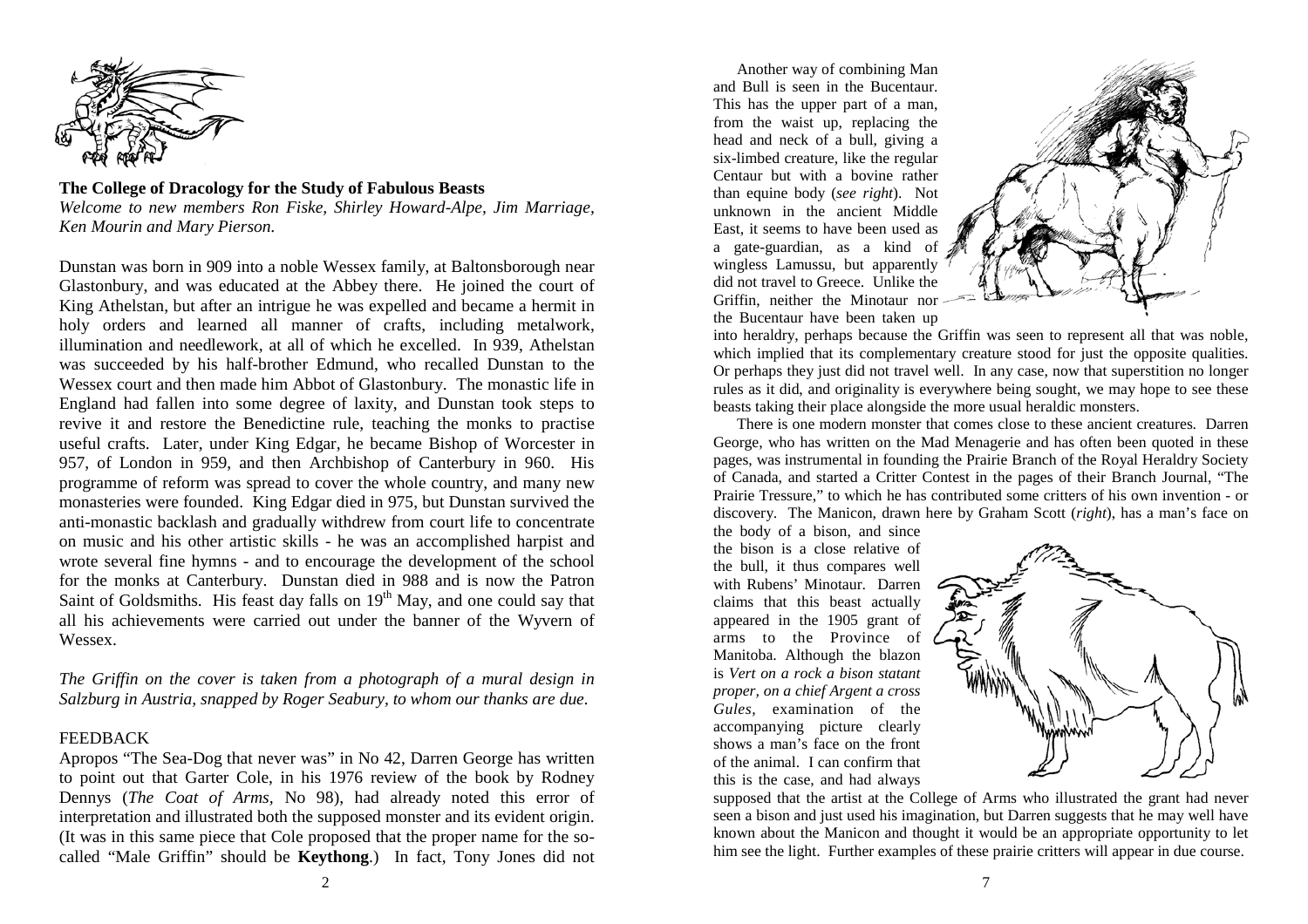such creatures survived to coexist with humans, but it is not unreasonable to suppose that early human beings discovered some of these giant fossils and tried to reconstruct the kind of animals they had been, using known creatures as models hence the hybrid of eagle and lion. Once imagined, griffins could have passed into folklore and mythology, and thence assumed symbolic importance.

 Now it seems that in the ancient Mesopotamian zodiac, the constellation that we know as Scorpio was known as the Eagle, which, with the Lion, stood at two of the cardinal points of the heavens. Thus the symbol of the Griffin covered half the cycle of the year, embracing the warm months of summer and autumn. The cardinal points in the other half, covering the cold months of winter and spring, were represented by the other two beings known as the Waterman and the Bull. These four figures played a significant part in the mythology of the ancient Middle East, reappear in the Revelation of St John, and are today best known as the emblems of the four Evangelists. If Lion and Eagle combine in the Griffin, then Man and Bull come together in the Minotaur.

 Although Man and Bull may be combined in various ways (see, for instance, the Lamussu in No 43) the type best known to us is shown as a man's body with a bull's head, as used by the Greeks to illustrate the story of Theseus (*seen here on an Athenian jar of c 480 BC*). This example has a bull's tail, and other versions give him the rear legs of a bull, or sometimes just his cloven hooves, but there is a completely different interpretation of the beast, as seen in Rubens' little painting of



"Daedalus and the Minotaur" which was stolen from a Spanish art gallery, along with its companion piece of "Aurora," and later, following some meticulous police work in Europe and America, was recovered and restored to its proper home. This Minotaur, as painted by Rubens, has the body and head of a small bull, but with a man's face. It made a good story on the television, but we have not been able to get a copy of the picture.

claim that his re-identification was original, and if our wording was ambiguous and implied that he had done, then apologies are due. (See *Heraldry in Glamorgan: Mid and West Glamorgan No 1, The Abbey Church of St Mary, Margam, and Margam Castle* by Anthony L Jones, Cowbridge 1993, pp 55-56.)

# **A Most Peculiar Dragon**



This curious creature was sent in by Tony Jones, who found it in a bestiary. Evidently the artist felt that its very long serpentine body could not be kept aloft by the usual pair of wings, so he gave it a supplementary set.